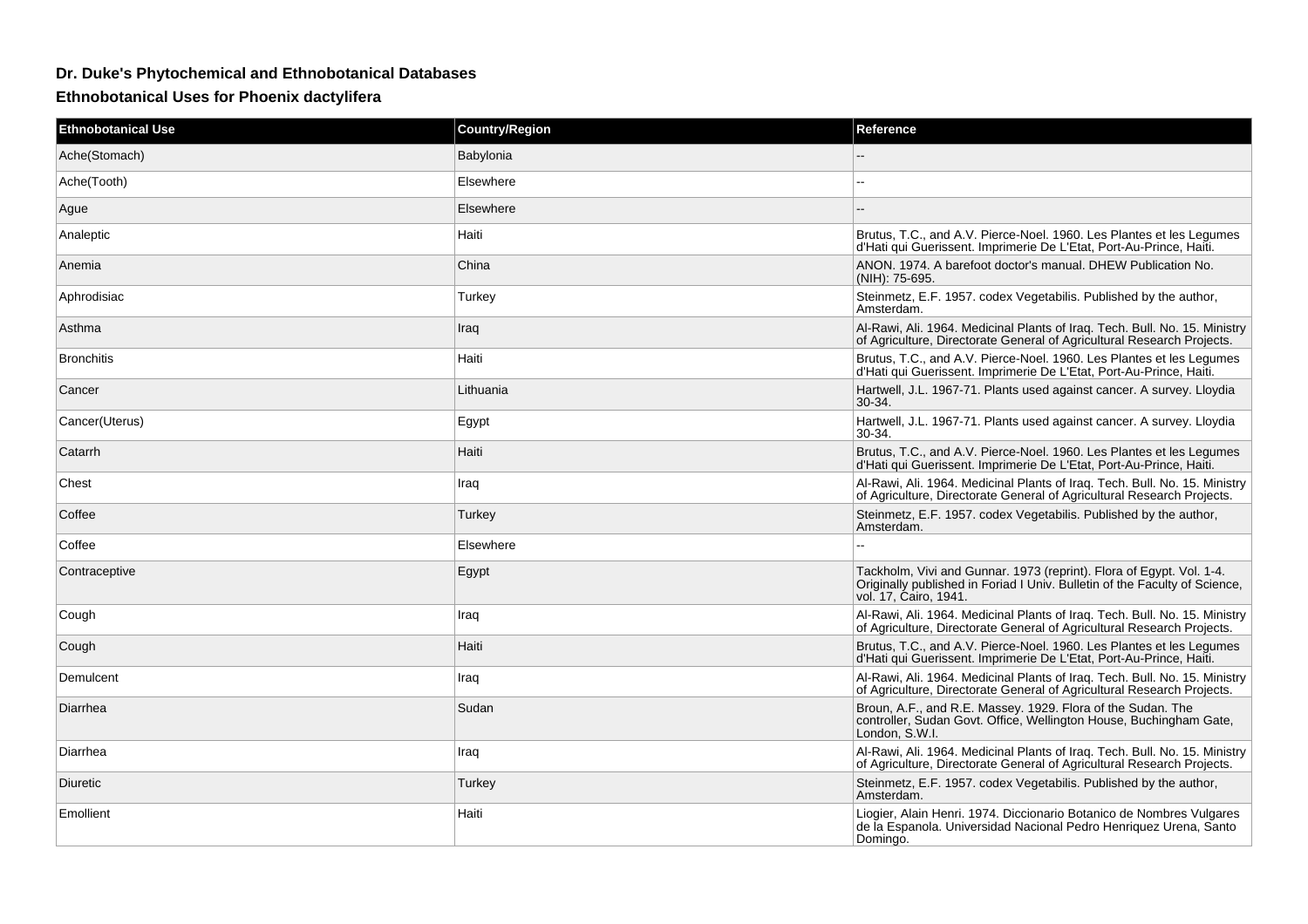| <b>Ethnobotanical Use</b> | <b>Country/Region</b> | Reference                                                                                                                                             |
|---------------------------|-----------------------|-------------------------------------------------------------------------------------------------------------------------------------------------------|
| Emollient                 | Spain                 | Font Query, P. 1979. Plantas Medicinales el Dioscorides Renovado.<br>Editorial Labor, S.A. Barcelona. 5th Ed.                                         |
| Emollient                 | Haiti                 | Brutus, T.C., and A.V. Pierce-Noel. 1960. Les Plantes et les Legumes<br>d'Hati qui Guerissent. Imprimerie De L'Etat, Port-Au-Prince, Haiti.           |
| Energy                    | China                 | ANON, 1974. A barefoot doctor's manual. DHEW Publication No.<br>(NIH): 75-695.                                                                        |
| Estrogenic                | Elsewhere             |                                                                                                                                                       |
| Expectorant               | Iraq                  | Al-Rawi, Ali. 1964. Medicinal Plants of Iraq. Tech. Bull. No. 15. Ministry<br>of Agriculture, Directorate General of Agricultural Research Projects.  |
| Eye                       | Elsewhere             |                                                                                                                                                       |
| Fatigue                   | China                 | ANON. 1974. A barefoot doctor's manual. DHEW Publication No.<br>(NIH): 75-695.                                                                        |
| Fever                     | Egypt                 |                                                                                                                                                       |
| Fever                     | Kurdistan             | Al-Rawi, Ali. 1964. Medicinal Plants of Iraq. Tech. Bull. No. 15. Ministry<br>of Agriculture, Directorate General of Agricultural Research Projects.  |
| Flu                       | Haiti                 | Brutus, T.C., and A.V. Pierce-Noel. 1960. Les Plantes et les Legumes<br>d'Hati qui Guerissent. Imprimerie De L'Etat, Port-Au-Prince, Haiti.           |
| Gonorrhea                 | Turkey                | Al-Rawi, Ali. 1964. Medicinal Plants of Iraq. Tech. Bull. No. 15. Ministry<br>of Agriculture, Directorate General of Agricultural Research Projects.  |
| Intoxicant                | Egypt                 | --                                                                                                                                                    |
| Intoxicant                | Elsewhere             |                                                                                                                                                       |
| Intoxicant                | Elsewhere             |                                                                                                                                                       |
| Intoxicant                | Iraq                  | Al-Rawi, Ali. 1964. Medicinal Plants of Iraq. Tech. Bull. No. 15. Ministry<br>of Agriculture, Directorate General of Agricultural Research Projects.  |
| Laxative                  | Iraq                  | Al-Rawi, Ali. 1964. Medicinal Plants of Iraq. Tech. Bull. No. 15. Ministry<br>of Agriculture, Directorate General of Agricultural Research Projects.  |
| Pectoral                  | Haiti                 | Brutus, T.C., and A.V. Pierce-Noel. 1960. Les Plantes et les Legumes<br>d'Hati qui Guerissent. Imprimerie De L'Etat, Port-Au-Prince, Haiti.           |
| Pectoral                  | Dominican Republic    | Liogier, Alain Henri. 1974. Diccionario Botanico de Nombres Vulgares<br>de la Espanola. Universidad Nacional Pedro Henriquez Urena, Santo<br>Domingo. |
| <b>Piles</b>              | Babylonia             |                                                                                                                                                       |
| Purgative                 | Babylonia             |                                                                                                                                                       |
| Refrigerant               | Iraq                  | Al-Rawi, Ali. 1964. Medicinal Plants of Iraq. Tech. Bull. No. 15. Ministry<br>of Agriculture, Directorate General of Agricultural Research Projects.  |
| Respiratory               | China                 | Shih-chen, Li. 1973. Chinese medinal herbs. Georgetown Press, San<br>Francisco.                                                                       |
| Spleen                    | China                 | ANON. 1974. A barefoot doctor's manual. DHEW Publication No.<br>(NIH): 75-695.                                                                        |